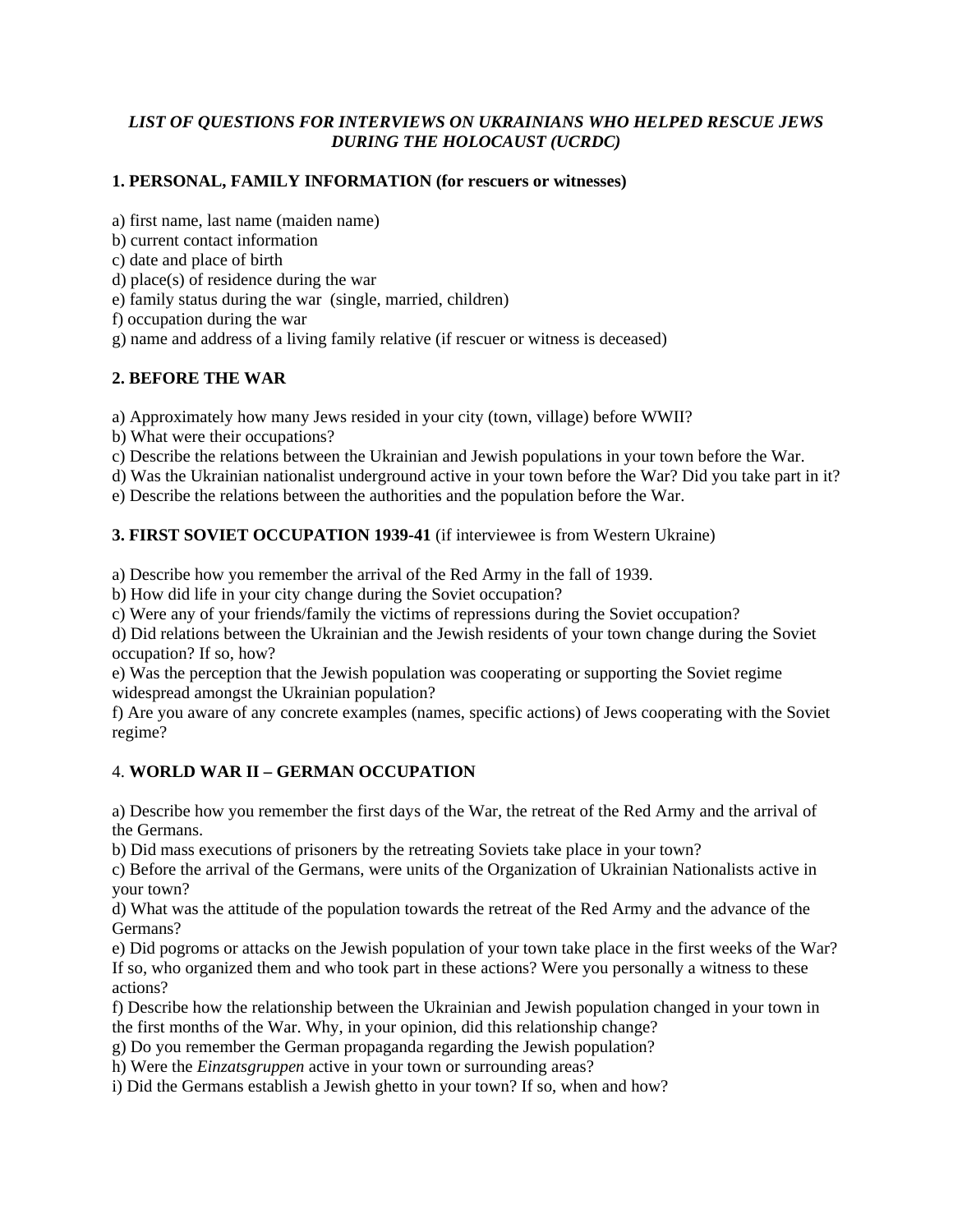**5. ASSISTANCE TO JEWS** (if interviewee is of Christian Ukrainian descent)

a) When did the mass killing of the Jewish population begin in your town?

b) Who organized and took part in these killings? Describe everything you remember about these killings.

c) Are you aware of instances where Ukrainians cooperated with the Germans or the police?

d) What actions did you take to hide or otherwise assist Jews?

How did you decide to assist or hide Jews? What were your motivations?

What were the risks to you in taking these actions?

e) How many Jews did you help?

For how long did you do this?

f) Describe everything you remember about these efforts.

g) Did someone with whom you cooperated suffer at the hands of the Germans for helping Jews? What was their fate?

h) Do you know the further fate of the Jews whom you assisted? Do you know where they lived after the War? Have you had any contact with them?

i) Do you know how many Jews were murdered in your town during the Holocaust, and how many survived?

j) Are you aware of other people who helped Jews? Describe everything you know about their efforts. k) How do you remember the end of the War?

l) Prior to this interview, have you written about, recorded, or otherwise shared the story of your assistance to Jews with others. If so, please elaborate.

**5a. ASSISTANCE TO JEWS** (if interviewee is of Jewish Ukrainian descent)

a) When did the mass killing of the Jewish population begin in your town?

b) Who organized and took part in these killings? Describe everything you remember about these killings.

c) Are you aware of instances where Ukrainians cooperated with the Germans or the police?

d) Are you aware of instances where Christian Ukrainians tried to help save the lives of Jewish Ukrainians?

e) Who helped you survive?

e) What were the circumstances under which you met your rescuer(s)? Who initiated the rescue?

f) Describe the nature of the help you received – including when, where, and over what length of time.

g) Were there any financial arrangements?

h) Were there others in the rescuer's household who helped you? If so, describe the specific aid given by each.

i) If this involved a hiding place, describe the conditions of hiding, and any particular incidents. Did your rescuer create a cover story for his rescue actions?

j) Describe your relations with the rescuer(s) during this time, including when you parted.

k) How do you explain the motivations of the person(s) who assisted you? What risks were they taking in assisting you?

l) Describe any information you know about the person(s) who assisted you.

m) Do you know of others who were helped by this person. (Obtain names and addresses if available.)

n) Do you know the further fate of the person(s) who helped you? Did you have any further contact with them? If the person is deceased, do you know if they have any living relatives?

o) How many of your family and friends were murdered, and how many survived, the German occupation?

p) How do you remember the end of the War?

q) Prior to this interview, have you written about, recorded, or otherwise shared the story of your rescue with others. If so, please elaborate.